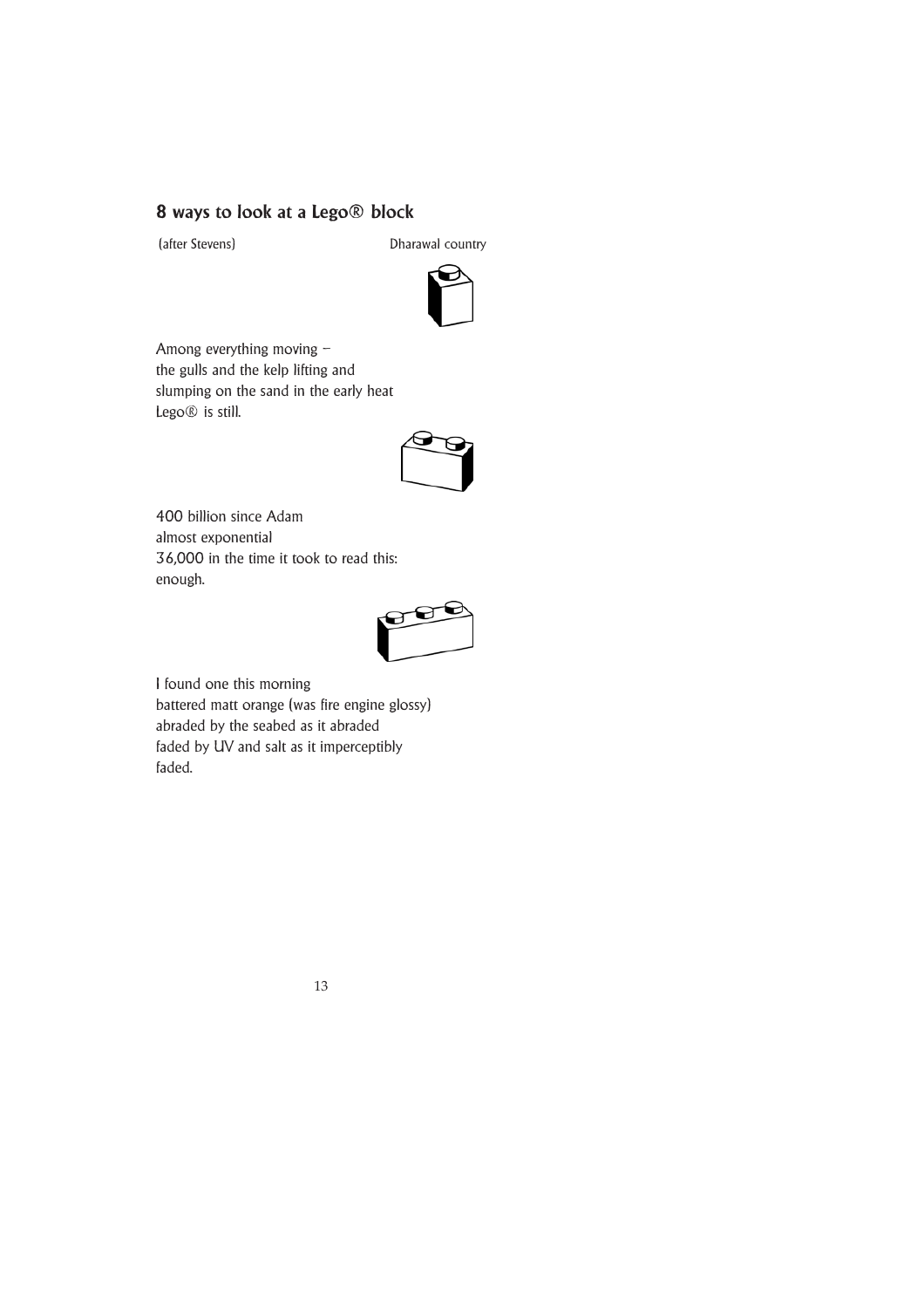

*lego* is pig-Danish for *put together* yet alone resembles a stone; once part of the consumer cycle now the sedimentary cycle sand to stone to sand.



< 2 grams of acrylonitrile butadiene styrene of forests buried, compressed and liquefied hot rocks tapped by money makes the world catalysed, injected, marketed, lionised.



I kept my Lego® in a biscuit tin alabaster pipers chased nymphs round the battered lid.

14